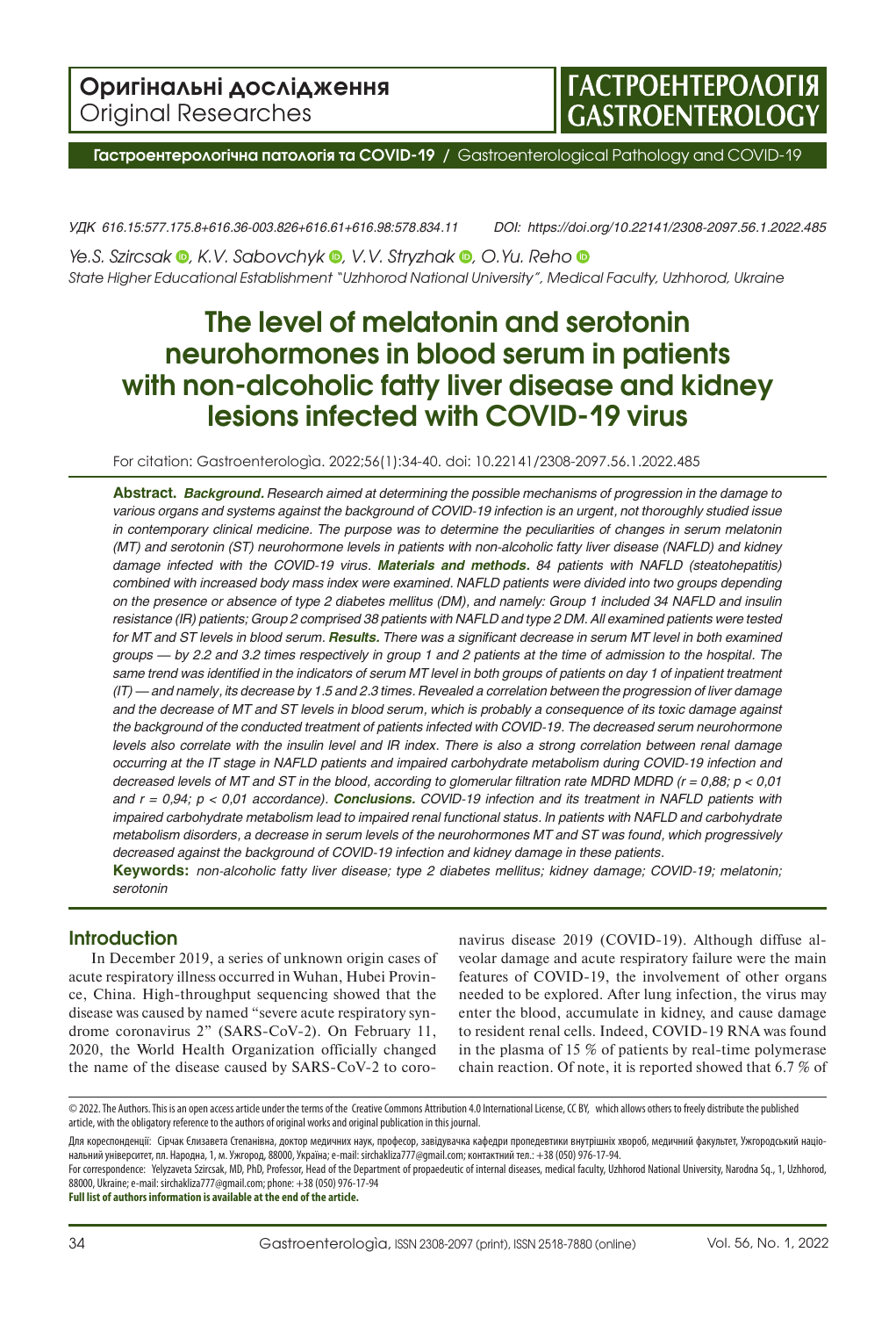patients with SARS developed acute kidney injury (AKI, and the mortality of those with AKI was 91.7 %. Thus, understanding how the kidney is affected by SARS-CoV-2 is urgently warranted [1].

A recent prospective cohort study reviewed kidney disease among 701 patients who were treated for COVID-19 in Wuhan, China. Those patients with kidney disease had higher in-hospital mortality; moreover, there was evidence of hematuria in 26.7 % and proteinuria in 43.9 % of patients in their cohort. Although kidney tissue was not examined, the authors postulated potential multifactorial renal injury, including direct cytopathic effects (via viral entry through angiotensin-converting enzyme 2 receptors expressed on tubular epithelium), as well as tubular injury from cytokine storm, shock, and rhabdomyolysis [2]. High comorbidity in this case increases the risk of kidney damage in COVID-19 (chronic kidney disease, heart failure, liver disease, diabetes mellitus, acute kidney damage in the anamnesis, patient age > 65 years) [3].

It is unlikely that SARS-CoV-2 directly causes primary liver injury but the mechanisms by which SARS-CoV-2 affects the liver are not well defined. Postmortem studies report moderate microvascular steatosis with mild lobular and portal activity but no obvious inflammatory cell infiltration or typical liver cell necrosis. Ultrastructural examination from 2 COVID-19 patients identified typical, spike structure coronavirus particles in the cytoplasm of hepatocytes accompanied by massive hepatic apoptosis, some binuclear hepatocytes and scanty CD4<sup>+</sup> and CD8<sup>+</sup> lymphocytes that were considered indicative of a typical viral infection. A proposed mechanism of direct liver injury is by direct cytotoxicity from viral replication in liver cells [4]. The most significant modifiable risk factors for the poor prognosis from COVID-19 are obesity and metabolic disease. These findings, such as nonalcoholic fatty liver disease (NAFLD), cause the activation of inflammatory pathways. It suggests that NAFLD can play a key role as a risk factor in the severity and prognosis of coronavirus disease 2019 patients [5].

Therefore, research aimed at determining the possible mechanisms of progression in the damage to various organs and systems against the background of COVID-19 infection is an urgent, not thoroughly studied issue in contemporary clinical medicine. The study of the influence of biologically active substances that regulate various physiological processes in the human body, including enhancing antioxidant, immune-regulating systems, is of particular interest. In this connection, it is relevant to consider the effect of neurohormones, such as melatonin (MT) and its precursor — serotonin (ST). Nowadays, it is possible to distinguish 7 families of serotonin receptors, which trigger intracellular processes affecting the excitation of other mediator systems and manifest metabolitotropic effects, i.e., they activate the cascade of intracellular biochemical reactions in the target cells [6]. Melatonin is secreted by the epiphysis as well as the cells of the diffuse neuroendocrine system (APUD system) and influences the modulation of metabolic processes in the body [7].

Nowadays, there have been several studies, demonstrating the ability of melatonin to alleviate inflammation

and the intensity of "cytokine storms" in patients with COVID-19. Melatonin supplements are effective in patients hospitalized with COVID-19 due to decreased vascular permeability, and they can be used in combination with COVID-19 medications and treatments [8]. Therefore, the study of the levels of MT and ST neurotransmitters involved in the regulation of the immune response, resistance to stress, functioning of various organs and systems, especially in patients with comorbid pathology, and namely NAFLD, type 2 diabetes, obesity, is an urgent issue of clinical medicine, especially among individuals infected with COVID-19.

**The purpose of the study was** to determine the peculiarities of changes in serum melatonin and serotonin neurohormone levels in patients with NAFLD and kidney damage infected with the COVID-19 virus.

# **Materials and methods**

A complex examination of the patients was carried out on the clinical base of the Department of Propaedeutics of Internal Medicine, Faculty of Medicine, State Higher Educational Establishment "UzhNU". The scientific study included 72 patients with non-alcoholic fatty liver disease (steatohepatitis) combined with increased body mass index (BMI) (overweight or obesity of varying severity) and carbohydrate metabolism disorders, who were treated in the department for COVID-19 infected patients at the CNE "TRCH named after A. Novak" (TRD) from October 2020 to 2022 and had a confirmed diagnosis of COVID-19 pneumonia (positive polymerase chain reaction (PCR test) to SARS-CoV-2 RNA (RdRP SARS-CoV-2 gene, E SARS-CoV-2 gene), as well as "ground-glass opacity" lung lesion on CT scan with a maximum percentage of lung tissue damage up to 65.0 %) and did not require connecting the patients to an artificial lung ventilation apparatus. It was decided to hospitalize these patients due to the high risk of possible complications and a more severe course of viral infection against the background of comorbid pathology. Patients were diagnosed (determination of blood levels of procalcitonin, interleukin-6, C-reactive protein, ferritin, D-dimer) and treated (prescription of antiviral therapy, glucocorticoids, anticoagulants, vitamin D3, zinc medication, and antibiotic therapy) according to the standards of medical treatment for COVID-19 infections. It should be noted that the examined NAFLD patients were not diagnosed with kidney damage before admission to the hospital due to the COVID-19 infection.

Exclusion criteria from the study included an extremely severe condition of patients infected with COVID-19, presence of congenital malformations of the urinary system, acute and chronic glomerulonephritis and pyelonephritis, type 1 diabetes, the presence of alcohol, autoimmune, viral lesions (hepatitis B, C, D viruses) of the liver.

The control group included 20 virtually healthy individuals (12 (60.0 %) were men and 8 (40.0 %) were women. The average age was  $(49.6 \pm 7.1)$  years).

All studies were performed with the consent of the patients (written consent was obtained from all the patients for the appropriate diagnostic and therapeutic measures), and the methodology was consistent with the Helsinki Decla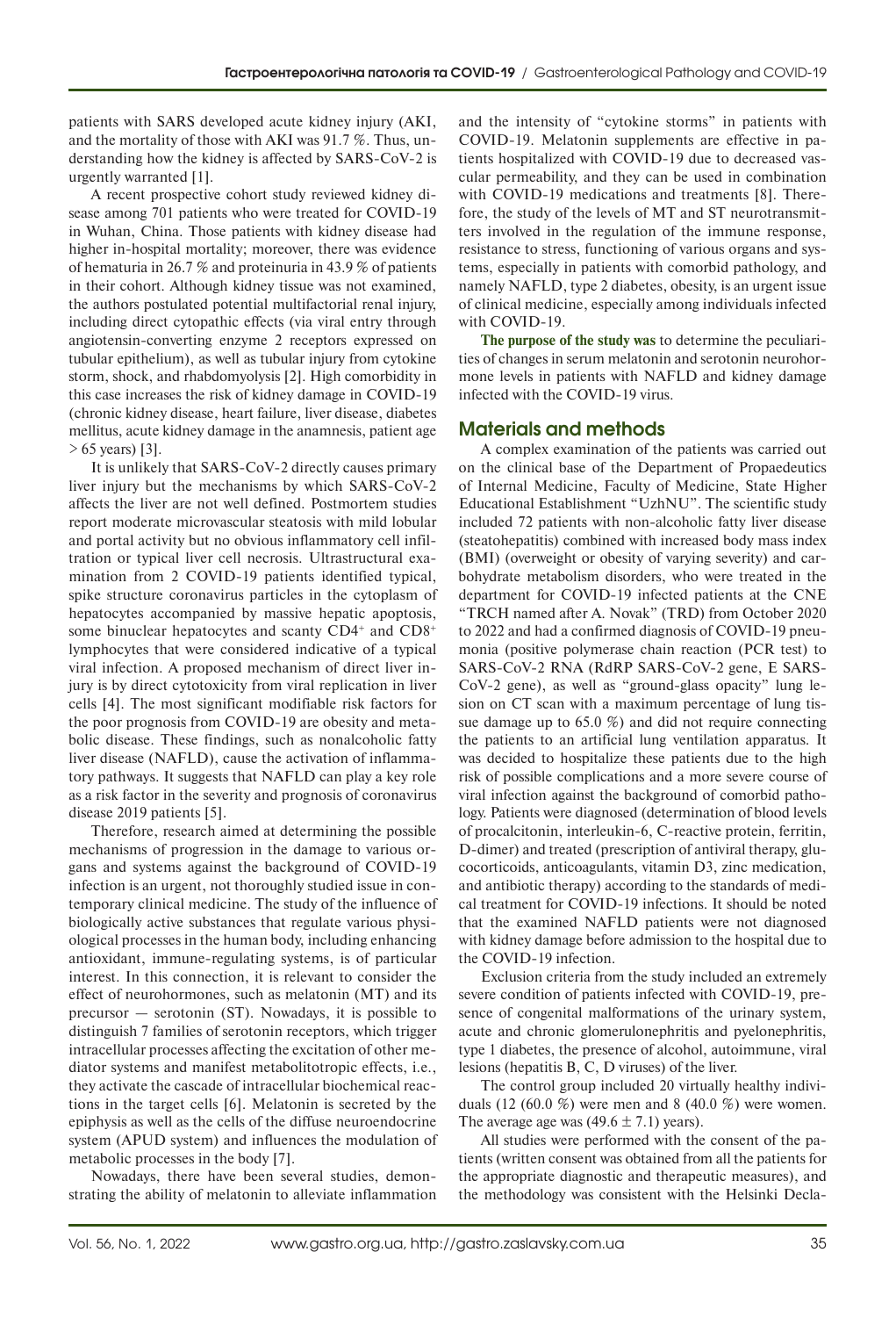ration of Human Rights, 1975 and its revision of 1983, the Council of Europe Convention on Human Rights and Biomedicine and the legislation of Ukraine.

All examined patients were subjected to investigation by general clinical, anthropometric, instrumental and laboratory methods. To verify the diagnosis, attention was paid to the nature of the complaints and medical history. The anthropometric study involved determining height, weight, waist circumference, and calculating the BMI.

All patients underwent an ultrasound examination of the abdominal cavity and kidneys according to the standard methodology. At the beginning of the inpatient phase of treatment (day 1), as well as on day 10 of inpatient treatment (IT), standard general and biochemical tests were performed in blood serum to determine the functional status of the liver (alanine aminotransferase (ALT), aspartate aminotransferase (AST), total bilirubin (TBL) and its fractions, alkaline phosphatase (ALP), gamma-glutamyltransferase (GGT)), kidneys (creatinine level, urea), lipid and carbohydrate metabolism parameters (glucose, insulin, glycosylated hemoglobin (HbA1c, %), insulin resistance index was calculated (IR-HOMA)). The examined patients were also subjected to cystatin C (CysC) level determination via enzyme multiplied immunoassay using "BioVendor" test system (the Czech Republic).

All examined patients were also tested for melatonin (MT) levels in blood serum via radioimmune analysis and the usage of test systems (LDN Labor Diagnostika Nord GmbH, Germany). Blood sampling was performed at the same time from 7:30 to 8:00 a.m. in both examined patients and healthy individuals in the control group, considering the fact that melatonin levels are related to the circadian biorhythm. Serotonin (ST) levels in blood serum were also determined by high-performance liquid chromatography on an Agoilent 1100 chromatograph, using the Agilent Technologies (USA) test system.

The diagnosis of NAFLD was performed according to the criteria of the unified clinical protocol (Order of the Ministry of Health of Ukraine № 826 dated 06.11.2014) and EASL-EASD-EASO clinical practice guidelines for the diagnosis and treatment of NAFLD [9]. The degree of liver damage was estimated using surrogate markers of fibrosis with the help of online NAFLD fibrosis score (NFS) calculators, Fibrosis 4 calculator (FIB-4), fibrotest, as well as liver elastometry results.

Type 2 DM was diagnosed according to the IDF recommendations (2005), as well as taking into account the criteria of the unified clinical protocol (order of the Ministry of Health of Ukraine No. 1118 of December 21, 2012) [10]. The severity of type 2 DM was assessed by the HbA1c level (the norm is up to  $6.0\%$ ).

To research the functional state of the kidneys in the examined patients, the glomerular filtration rate (GFR) was calculated using the creatinine index, the MDRD (Modification of Diet in Renal Disease) formula and the Cockroft-Gault (CG) formula [11] as well as the formula in which the cystatin C level was applied  $(GFR_{Cyc} = 94,652 \times Cys C^{-1,2478})$  [12].

NAFLD patients were divided into two groups depending on the presence or absence of type 2 DM, and namely:

— Group 1 included 34 NAFLD and insulin resistance (IR) patients (19 (55.9 %) were men, 19 (44.1 %) were women; the average age was  $(51.7 \pm 4.8)$  years);

— Group 2 comprised 38 patients with NAFLD and type 2 DM (among them  $22$  (57.9 %) were men and 16  $(42.1\%)$  were women; the average age was  $(50.2 \pm 5.3)$  years).

The results of the patients' examination were analyzed and processed using the computer program Statistica 10.0 (StatSoft Inc., USA) applying parametric and nonparametric methods of assessing the results.

### **Results**

All patients under our observation were diagnosed with NAFLD, namely, non-alcoholic steatohepatitis of minimal degree of activity at the time of their admission to the hospital. At the same time, more pronounced changes in transaminase levels at the time of admission for inpatient treatment were diagnosed in group 2 patients. On day 10 of IT, all the patients with COVID-19 infection were diagnosed with increased activity of liver transaminases, as well as total bilirubin level, which, in our opinion, is connected with the toxic influence of prescribed therapy on the patients' compromised liver, which is confirmed by the increase in GGT level (Table 1).

| <b>Indicator</b> |                                    | <b>Examined patients</b> |                    |                    |                             |  |
|------------------|------------------------------------|--------------------------|--------------------|--------------------|-----------------------------|--|
|                  | <b>Control group</b><br>$(n = 20)$ |                          | group 1 $(n = 34)$ | group $2(n = 38)$  |                             |  |
|                  |                                    | $1st$ day of IT          | $10th$ day of IT   | $1st$ day of IT    | $10th$ day of IT            |  |
| ALT, U/L         | $24.7 \pm 1.7$                     | $96.5 \pm 3.6$ **        | $138.7 \pm 4.1***$ | $147.1 \pm 5.3***$ | $202.6 \pm 5.1***$ , ++, ££ |  |
| AST, U/L         | $22.3 \pm 1.4$                     | $64.3 \pm 3.1^*$         | $117.1 \pm 3.9***$ | $111.9 \pm 3.7***$ | $179.9 \pm 6.3***$          |  |
| TBL, mmol/l      | $14.6 \pm 0.5$                     | $27.6 \pm 1.2^*$         | $37.5 \pm 2.0***$  | $31.8 \pm 2.1^*$   | $41.4 \pm 3.8***$           |  |
| ALP, mmol/l      | $72.6 \pm 3.4$                     | $132.7 \pm 2.1***$       | $172.2 \pm 4.8***$ | $152.7 \pm 4.4**$  | $189.3 \pm 4.1***$          |  |
| GGT, U/L         | $36.4 \pm 3.1$                     | $67.7 \pm 3.5^*$         | $108.8 \pm 2.9***$ | $93.6 \pm 4.5***$  | $178.7 \pm 3.7***$ , ++, ££ |  |

*Table 1 — Indicators of the Liver Functional State in the Examined Patients*

*Notes: the difference is statistically reliable between the parameters of the control group and the examined patients of groups 1 and 2: \* — р < 0.05; \*\* — р < 0.01; \*\*\* — р < 0.001; the difference between the indicators in group 1 patients on days 1 and 10 of IT is statistically reliable: + — р < 0.05; ++ — р < 0.01; the difference between the indicators in group 2 patients on days 1 and 10 of IT is statistically reliable: ^ — р < 0.05; ^^ — р < 0.01; the difference between the indicators of group 1 and 2 patients on day 1 of IT is statistically reliable: # — р < 0.05; ## — р < 0.01; the difference between the indicators in group 1 and 2 patients on the 10th day of IT is statistically reliable: £ — р < 0.05; ££ — р < 0.01.*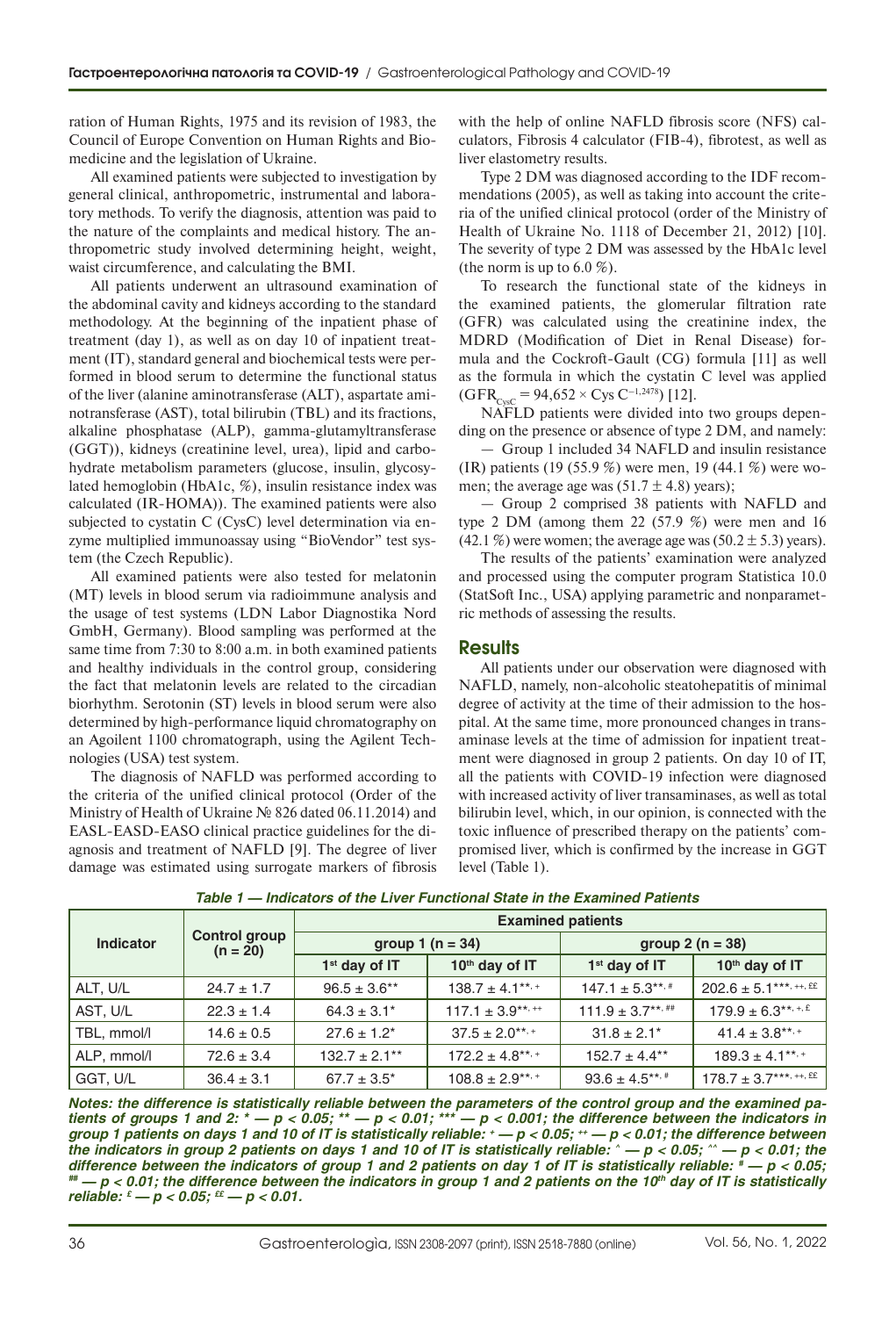The determination of carbohydrate metabolism indices confirms type 2 DM in group 2 patients and IR in patients examined in group 1 at the time of admission for IT due to COVID-19 infection. The aggravation of acute respiratory infection, as well as the prescription of glucocorticoid drugs to stabilize the patients' condition, contributed to the increase in blood sugar levels in both examined groups, as well as the progression of hyperinsulinemia in Group 1 patients. Group 2 patients demonstrated a tendency to decrease insulin and C-peptide activity in blood serum on day 10 of IT (Table 2).

At the beginning of the inpatient phase of treatment in the COVID-19-infected patients that we examined, the indicators of renal functional status did not indicate its impairment in patients with NAFLD in combination with IR or type 2 DM. On day 10 of IT, these patients had increased serum creatinine and urea levels, as well as proteinuria and decreased GFR, indicating renal damage against the background of COVID-19 infection. At the same time, the daily proteinuria in patients of both groups differed from that of the control group at the time of admission to the hospital and increased to a maximum of  $(367.0 \pm 2.8)$  mg/day on the 10<sup>th</sup> day of IT ( $p < 0.05$ ) in Group 2 patients (Table 3). All examined patients in both groups also demonstrated erythrocyturia and leukocyturia against the background of COVID-19 infection, which increased progressively by day 10 of IT.

On day 10 of IT, the determination of GFR revealed a decrease in the filtration capacity of the kidneys in both groups of patients, regardless of the method of its calculation. Consequently, in NAFLD patients with impaired carbohydrate metabolism, acute respiratory infection COVID-19 contributes to the formation of kidney damage.

There was a significant decrease in serum MT level in both examined groups  $-$  by 2.2 and 3.2 times respectively in group 1 and 2 patients at the time of admission to the hospital. The same trend was identified in the indicators of serum MT level in both groups of patients on day 1 of IT —

| Table 2 - Indicators of Carbohydrate Metabolism in the Examined Patients' Blood Serum |  |  |
|---------------------------------------------------------------------------------------|--|--|
|---------------------------------------------------------------------------------------|--|--|

|                               |                                    | <b>Examined patients</b> |                               |                           |                          |  |
|-------------------------------|------------------------------------|--------------------------|-------------------------------|---------------------------|--------------------------|--|
| <b>Indicator</b>              | <b>Control group</b><br>$(n = 20)$ |                          | group $1(n = 34)$             | group $1(n = 34)$         |                          |  |
|                               |                                    | $1st$ day of IT          | 10th day of IT                | 1 <sup>st</sup> day of IT | 10th day of IT           |  |
| Fasting blood glucose, mmol/l | $4.6 \pm 0.5$                      | $5.3 \pm 0.2$            | $6.9 \pm 0.3$ <sup>*, +</sup> | $9.4 \pm 0.5***$          | $12.7 \pm 0.6$ **, +, ££ |  |
| HbA <sub>1c</sub> , $%$       | $4.2 \pm 0.3$                      | $5.1 \pm 0.4^*$          | $5.5 \pm 0.4*$                | $9.1 \pm 0.6***$          | $9.8 \pm 0.8***$         |  |
| Insulin, U/L                  | $9.2 \pm 0.6$                      | $23.2 \pm 1.2***$        | $26.8 \pm 1.9***$             | $16.8 \pm 1.4***$         | $11.2 \pm 0.7$           |  |
| C-peptide, ng/ml              | $4.1 \pm 0.3$                      | $12.1 \pm 1.4**$         | $14.8 \pm 1.6***$             | $10.9 \pm 1.7***$         | $6.3 \pm 0.4^*$          |  |
| <b>HOMA-IR</b>                | $1.7 \pm 0.4$                      | $5.6 \pm 0.6$ **         | $7.9 \pm 0.8***, +5.5$        | $6.8 \pm 0.3***$          | $6.1 \pm 0.4***$         |  |

*Notes: the difference is statistically reliable between the parameters of the control group and the examined patients of groups 1 and 2: \* — р < 0.05; \*\* — р < 0.01; \*\*\* — р < 0.001; the difference between the indicators in group 1 patients on days 1 and 10 of IT is statistically reliable: + — р < 0.05; ++ — р < 0.01; the difference between the indicators in group 2 patients on days 1 and 10 of IT is statistically reliable: ^ — р < 0.05; ^^ — р < 0.01; the difference between the indicators of group 1 and 2 patients on day 1 of IT is statistically reliable: # — р < 0.05; ## — р < 0.01; the difference between the indicators in group 1 and 2 patients on the 10th day of IT is statistically reliable: £ — р < 0.05; ££ — р < 0.01.*

*Table 3 — Indicators of the Renal Functional State in the Examined Patients*

|                                                               |                                    | <b>Examined patients</b> |                      |                      |                                       |  |
|---------------------------------------------------------------|------------------------------------|--------------------------|----------------------|----------------------|---------------------------------------|--|
| Indicator                                                     | <b>Control group</b><br>$(n = 20)$ |                          | group 1 $(n = 34)$   | group $2(n = 38)$    |                                       |  |
|                                                               |                                    | $1st$ day of IT          | 10th day of IT       | $1st$ day of IT      | 10th day of IT                        |  |
| Creatinine, µmol/l                                            | $81.3 \pm 2.5$                     | $104.7 \pm 3.4$          | $140.7 \pm 1.8^+$    | $114.2 \pm 1.8^*$    | $163.5 \pm 1.9^{4.5}$                 |  |
| Urea, mmol/l                                                  | $5.3 \pm 0.8$                      | $6.6 \pm 0.6$            | $8.6 \pm 0.9^+$      | $7.0 \pm 0.5^*$      | $9.4 \pm 0.8^{4.5}$                   |  |
| Cys C, mg/l                                                   | $0.75 \pm 0.04$                    | $1.06 \pm 0.05^*$        | $2.09 \pm 0.12^{++}$ | $1.35 \pm 0.21$ ", # | $2.78 \pm 0.26^{\text{AA}}, \text{E}$ |  |
| Proteinuria, mg/day                                           | $53.3 \pm 4.1$                     | $118.0 \pm 4.8**$        | $327.7 \pm 3.7^{++}$ | $141.5 \pm 3.2***$   | $367.0 \pm 2.8^{\text{AA}}$ .         |  |
| GFR MDRD, ml/min per<br>1.73 m <sup>2</sup> body surface area | $105.1 \pm 2.8$                    | $88.0 \pm 3.2$           | $70.7 \pm 2.9^+$     | $85.6 \pm 2.7^*$     | $59.8 \pm 4.1^{\text{m},\text{E}}$    |  |
| GFR CG, ml/min per 1.73 m <sup>2</sup><br>of body surface     | $110.1 \pm 3.2$                    | $97.7 \pm 2.4$           | $86.6 \pm 2.5^+$     | $95.8 \pm 2.5$       | $80.6 \pm 2.0$ <sup>1</sup>           |  |
| GFR Cys C, ml/min per<br>1.73 $m2$ of body surface            | $106.7 \pm 2.2$                    | $95.8 \pm 2.4$           | $55.7 \pm 2.3^{++}$  | $90.8 \pm 2.0^*$     | $45.1 \pm 1.4^{\text{m}, E}$          |  |

*Notes: the difference is statistically reliable between the parameters of the control group and the examined patients of groups 1 and 2: \* — р < 0.05; \*\* — р < 0.01; the difference between the indicators in group 1 patients on days 1 and 10 of IT is statistically reliable: + — р < 0.05; the difference between the indicators in group 2 patients on days 1 and 10 of IT is statistically reliable: ^ — р < 0.05; ^^ — р < 0.01; the difference between the indicators of group 1 and 2 patients on day 1 of IT is statistically reliable: ¥ — р < 0.05; the difference between the indicators in group 1 and 2 patients on the 10th day of IT is statistically reliable: £ — р < 0.05.*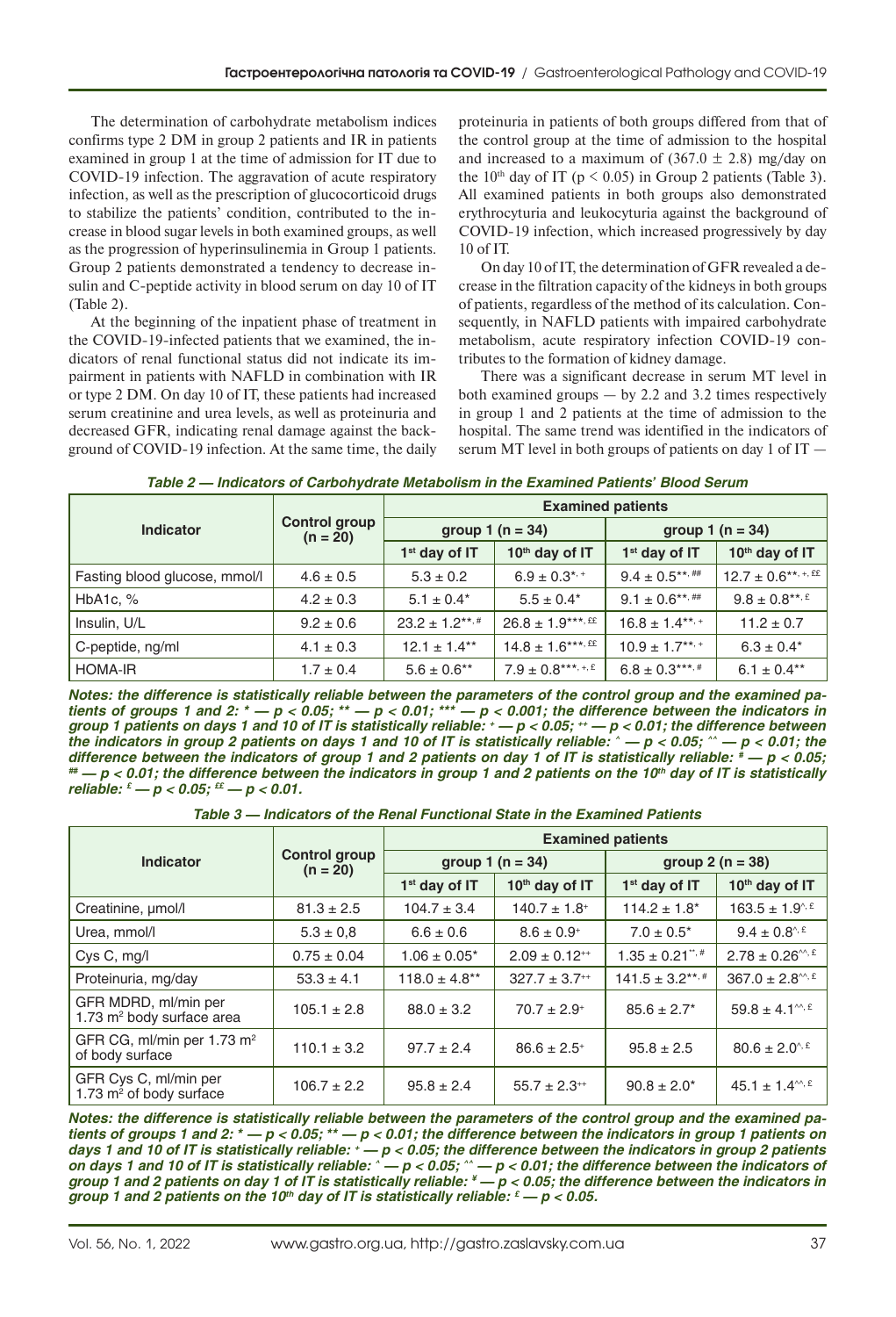and namely, its decrease by 1.5 and 2.3 times. Both MT and ST levels progressively decreased on day 10 of treatment for COVID-19 infection in NAFLD patients combined with carbohydrate metabolism disorders (Table 4).

We analyzed the relationship between the decrease in serum neurohormone levels and the indicators of the functional state of the liver and kidneys, and carbohydrate metabolism in the patients on day 10 of inpatient treatment (Table 5).

Statistical analysis revealed a correlation between the progression of liver damage and the decrease of MT and ST levels in blood serum, which is probably a consequence of its toxic damage against the background of the conducted treatment of patients infected with COVID-19. The decreased serum neurohormone levels also correlate with the insulin level and insulin resistance index. There is also a strong correlation between renal damage occurring at the IT stage in NAFLD patients and impaired carbohydrate metabolism during COVID-19 infection and decreased levels of MT and ST in the blood, according to GFR MDRD. A more pronounced correlation between changes in the functional state of the kidneys and neurohormone indicators was established in group 2 patients (NAFLD in combination with type 2 diabetes mellitus) mainly when determining GFR by the Cys C index.

### **Discussion**

The study of the influence of neurotransmitters (MT, ST) on the formation of lesions of various organs and systems during COVID-19 infection is of particular interest, especially in patients with metabolically associated diseases, such as NAFLD, type 2 diabetes, obesity, etc.

The experimental study (Kolyanyk I.A., Herush I.V., 2020) revealed an imbalance of antioxidant system parameters when modelling nephropathy with folic acid, which is probably due to increased free-radical damage to biomolecules. The administration of melatonin for 7 days contributes to the normalization of indicators of the antioxidant system in the liver of rats with nephropathy, which is due to its ability to directly neutralize toxic compounds and activate antioxidant enzymes [13]. Another experimental study (Kryvchanska M.I. et al., 2016) also studied the effect of melatonin on the correction of disorders of circadian organization of renal function and deviations of the morphological state of the kidneys caused by propranolol. The studies suggest that exogenous melatonin is able to influence the indicators of the main renal functions, demonstrating a pleiotropic effect [14].

Clinical studies based on the determination of melatonin concentrations in patients with different degrees of renal dysfunction in chronic kidney disease revealed a cor-

*Table 4 — Levels of Neurohormones in the Examined Patients' Blood Serum*

| <b>Indicator</b> | <b>Control group</b><br>$(n = 20)$ | <b>Examined patients</b> |                    |                    |                                 |  |
|------------------|------------------------------------|--------------------------|--------------------|--------------------|---------------------------------|--|
|                  |                                    | group $1(n = 34)$        |                    | group $2(n = 38)$  |                                 |  |
|                  |                                    | $1st$ day of IT          | $10th$ day of IT   | $1st$ day of IT    | $10th$ day of IT                |  |
| MT, pg/ml        | $28.08 \pm 0.42$                   | $12.70 \pm 0.15***$      | $8.16 \pm 0.12***$ | $8.67 \pm 0.18***$ | 6.21 ± 0.33***, $\frac{1}{2}$ £ |  |
| ST, mcg/L        | $329.7 \pm 18.9$                   | $221.6 \pm 8.4^*$        | $95.9 \pm 5.7***$  | $145.9 \pm 5.6***$ | 72.80 ± 3.25***, $M.E$          |  |

*Notes: the difference is statistically reliable between the parameters of the control group and the examined patients of groups 1 and 2: \* — р < 0.05; \*\* — р < 0.01; \*\*\* — р < 0.001; the difference between the indicators in group 1 patients on days 1 and 10 of IT is statistically reliable: + — р < 0.05; ++ — р < 0.01; the difference between the indicators in group 2 patients on days 1 and 10 of IT is statistically reliable: ^ — р < 0.05; ^^ — р < 0.01; the difference between the indicators of group 1 and 2 patients on day 1 of IT is statistically reliable: # — р < 0.05; ## — р < 0.01; the difference between the indicators in group 1 and 2 patients on the 10th day of IT is statistically reliable: £ — р < 0.05.*

*Table 5 — Correlation of Neurohormone Indicators and Functional State of the Liver and Kidneys, Carbohydrate Metabolism in the Examined Patients*

|                                                              | Neurohormone indicator   |                         |                         |                          |  |
|--------------------------------------------------------------|--------------------------|-------------------------|-------------------------|--------------------------|--|
| <b>Indicator</b>                                             |                          | MT, pg/ml               | ST, mcg/L               |                          |  |
|                                                              | group $1(n = 34)$        | group $2(n = 38)$       | group $1(n = 34)$       | group $2(n = 38)$        |  |
| ALT, U/L                                                     | $r = 0.70$ ; $p < 0.05$  | $r = 0.84$ ; $p < 0.01$ | $r = 0.80$ ; $p < 0.01$ | $r = 0.82$ ; $p < 0.01$  |  |
| AST, U/L                                                     | $r = 0.58$ ; $p < 0.05$  | $r = 0.60$ ; $p < 0.01$ | $r = 0.88$ ; $p < 0.01$ | $r = 0.74$ ; $p < 0.05$  |  |
| GGT, U/L                                                     |                          | $r = 0.64$ ; $p < 0.05$ |                         | $r = 0.77$ ; $p < 0.01$  |  |
| Fasting blood glucose, mmol/l                                |                          | $r = 0.64$ ; $p < 0.05$ | $r = 0.68$ ; $p < 0.05$ | $r = 0.70$ ; $p < 0.05$  |  |
| Insulin, U/L                                                 |                          | $r = 0.78$ ; $p < 0.01$ | $r = 0.76$ ; $p < 0.01$ | $r = -0.72$ ; $p < 0.05$ |  |
| <b>HOMA-IR</b>                                               | $r = 0.66$ ; $p < 0.05$  | $r = 0.78$ ; $p < 0.01$ | $r = 0.56$ ; $p < 0.05$ |                          |  |
| MDRD, ml/min per 1.73 m <sup>2</sup><br>body surface area    |                          | $r = 0.74$ ; $p < 0.05$ | $r = 0.82$ ; $p < 0.01$ | $r = 0.88$ ; $p < 0.01$  |  |
| GFR CG, ml/min per 1.73 m <sup>2</sup><br>of body surface    |                          |                         |                         | $r = 0.78$ ; $p < 0.01$  |  |
| GFR Cys C, ml/min per 1.73 m <sup>2</sup><br>of body surface | $r = -0.80$ ; $p < 0.01$ | $r = 0.88$ ; $p < 0.01$ | $r = 0.76$ ; $p < 0.01$ | $r = 0.94$ ; $p < 0.01$  |  |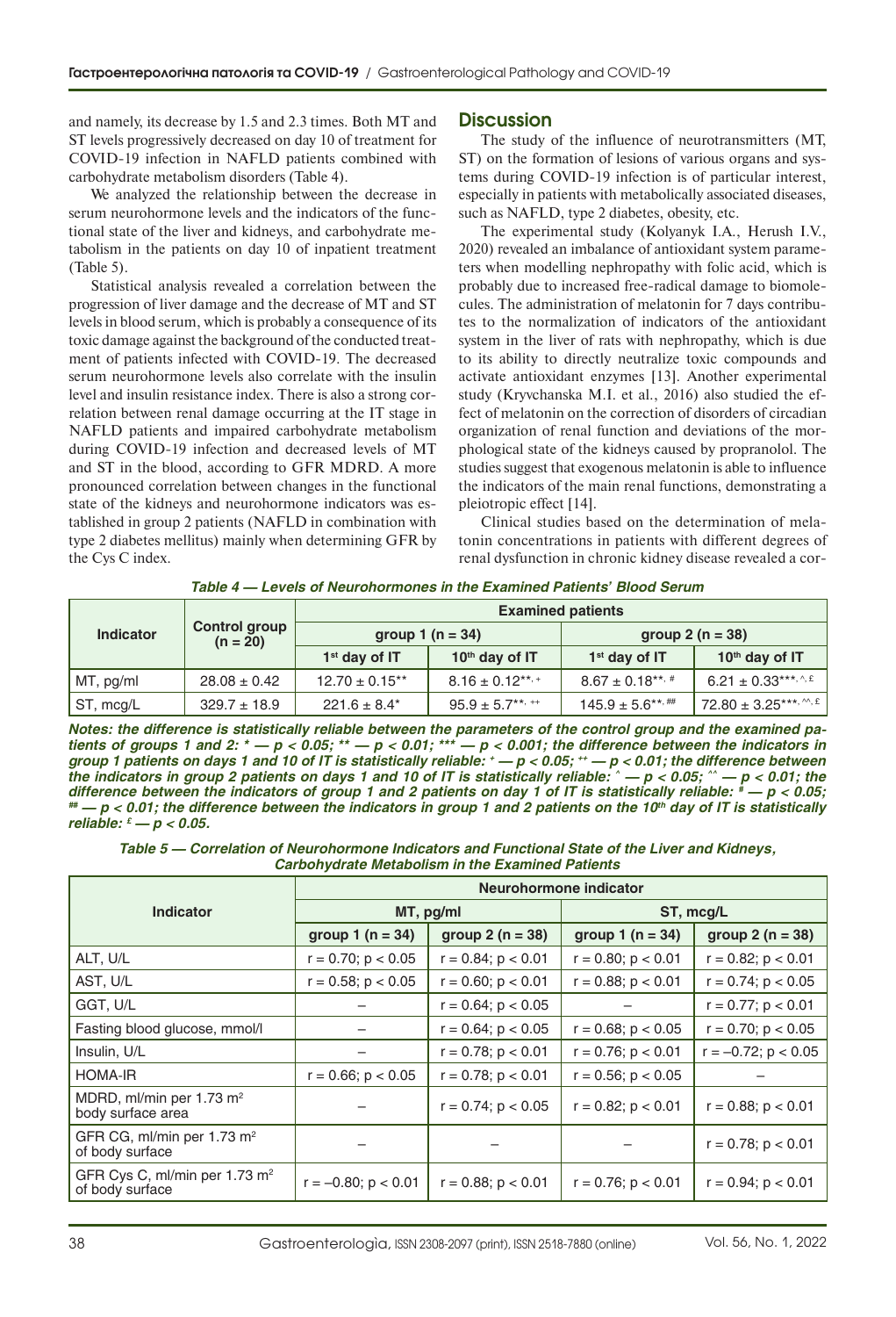relation between total melatonin concentration and GFR. A decrease in melatonin concentration and a disruption in its synthesis rhythm occurred in accordance with the progression of renal dysfunction. In experimental animal models in the formation of pyelonephritis, renal failure, arterial hypertension and diabetes mellitus, a decrease in the severity of oxidative stress, inhibition of chronic inflammation and limitation of apoptosis with increasing concentrations of melatonin were demonstrated. The administration of exogenous melatonin promotes a decrease in urine osmolarity, urinary concentration of sodium and potassium ions, and an increase in GFR. All these effects are associated with a decrease in parenchymal cell damage, fibrosis and the decrease in proteinuria under the influence of melatonin [15].

The important role of ST in the regulation of circadian rhythm of renal function has also been proved [16]. In the experiment serotonin administration under conditions of bilateral vagotomy promotes the restoration of the organ blood supply, including glomeruli and tubules, prevents the development of proximal tubule epithelium necrosis. Thus, the activation of the serotonergic system can compensate for the impaired parasympathetic innervation of the kidney [17].

The findings we obtained indicate the decrease of serum MT and ST levels in NAFLD patients and impaired carbohydrate metabolism with the most pronounced deviation from the norm in NAFLD patients with type 2 diabetes mellitus. Impaired renal function developed in the patients with COVID-19 infection, as well as due to its therapy, contributes to an even more progressive decrease in these neurohormones in the blood serum. A direct correlation was established between the decreased serum levels of ST and MT and the decreased FFR (especially according to the level of Cys C). It is suggested that endogenous administration of MT and/or ST to NAFLD patients (especially in combination with type 2 DM), when infected with COVID-19, may improve the functional ability of organs and body systems, including the kidneys. However, further studies in this direction are required for more specific conclusions.

# **Conclusions**

1. COVID-19 infection and its treatment in NAFLD patients with impaired carbohydrate metabolism lead to impaired renal functional status.

2. In patients with NAFLD and carbohydrate metabolism disorders, a decrease in serum levels of the neurohormones melatonin and serotonin was found, which progressively decreased against the background of COVID-19 infection and kidney damage in these patients.

### **References**

*1. [Cheng Y, Luo R, Wang K, et al. Kidney disease is associated](https://pubmed.ncbi.nlm.nih.gov/32247631/) [with in-hospital death of patients with COVID-19. Kidney Int. 2020](https://pubmed.ncbi.nlm.nih.gov/32247631/) [May;97\(5\):829-838. doi: 10.1016/j.kint.2020.03.005.](https://pubmed.ncbi.nlm.nih.gov/32247631/)*

*2. [Peleg Y, Kudose S, D'Agati V, et al. Acute Kidney Injury Due](https://pubmed.ncbi.nlm.nih.gov/32346659/) [to Collapsing Glomerulopathy Following COVID-19 Infection. Kidney](https://pubmed.ncbi.nlm.nih.gov/32346659/) [Int Rep. 2020 Apr 28;5\(6\):940-945. doi: 10.1016/j.ekir.2020.04.017.](https://pubmed.ncbi.nlm.nih.gov/32346659/) 3. [Selby NM, Forni LG, Laing CM, et al. Covid-19 and acute](https://pubmed.ncbi.nlm.nih.gov/32457068/)*  *[kidney injury in hospital: summary of NICE guidelines. BMJ. 2020](https://pubmed.ncbi.nlm.nih.gov/32457068/)  [May 26;369:m1963. doi: 10.1136/bmj.m1963.](https://pubmed.ncbi.nlm.nih.gov/32457068/)*

*4. [Hamid S, Alvares da Silva MR, Burak KW, et al. WGO](https://pubmed.ncbi.nlm.nih.gov/33230011/)  [Guidance for the Care of Patients With COVID-19 and Liver Dis](https://pubmed.ncbi.nlm.nih.gov/33230011/)[ease. J Clin Gastroenterol. 2021 Jan;55\(1\):1-11. doi: 10.1097/](https://pubmed.ncbi.nlm.nih.gov/33230011/) [MCG.0000000000001459.](https://pubmed.ncbi.nlm.nih.gov/33230011/)*

*5. [Ziaee A, Azarkar G, Ziaee M. Role of fatty liver in coronavi](https://pubmed.ncbi.nlm.nih.gov/34565475/)[rus disease 2019 patients' disease severity and hospitalization length:](https://pubmed.ncbi.nlm.nih.gov/34565475/)  [a case-control study. Eur J Med Res. 2021 Sep 26;26\(1\):115. doi:](https://pubmed.ncbi.nlm.nih.gov/34565475/)  [10.1186/s40001-021-00590-y.](https://pubmed.ncbi.nlm.nih.gov/34565475/)*

*6. [Popov SS, Pashkov AN, Esaulenko IE, Popova TN, Agarkov](https://www.probl-endojournals.ru/jour/article/view/7833)  [AA, Kuptsova GN. Antiapoptotic effect of melatonin in nonalcoholic](https://www.probl-endojournals.ru/jour/article/view/7833)  [steatohepatitis developing in patients with type 2 diabetes mellitus.](https://www.probl-endojournals.ru/jour/article/view/7833)  [Clinical endocrinology. 2018;63\(3\):162-168. doi: 10.14341/pro](https://www.probl-endojournals.ru/jour/article/view/7833)[bl2017633162-168.](https://www.probl-endojournals.ru/jour/article/view/7833)*

*7. Zaichenko AV, Gorchakova NA. Serotonin: from neuromediator to drug. Bulletin of problems in biology and medicine. 2017;(137):49-56.*

*8. Mamchur VI, Nosivec DS, Khomyak EV. Melatonin as a secondary therapy for COVID-19. Family medicine. 2020;(89):13-19.*

*9. [European Association for the Study of the Liver \(EASL\);](https://pubmed.ncbi.nlm.nih.gov/27062661/)  [European Association for the Study of Diabetes \(EASD\); European](https://pubmed.ncbi.nlm.nih.gov/27062661/)  [Association for the Study of Obesity \(EASO\). EASL-EASD-EASO](https://pubmed.ncbi.nlm.nih.gov/27062661/)  [Clinical Practice Guidelines for the management of non-alcoholic fatty](https://pubmed.ncbi.nlm.nih.gov/27062661/)  [liver disease. J Hepatol. 2016 Jun;64\(6\):1388-402. doi: 10.1016/j.](https://pubmed.ncbi.nlm.nih.gov/27062661/) [jhep.2015.11.004.](https://pubmed.ncbi.nlm.nih.gov/27062661/)*

*10. [Ministry of Health of Ukraine. Order 1118 dated Dec 21,](https://dec.gov.ua/wp-content/uploads/2019/11/2012_1118akn.pdf)  [2021. Type 2 Diabetes Mellitus: Unified clinical protocol for prima](https://dec.gov.ua/wp-content/uploads/2019/11/2012_1118akn.pdf)[ry and secondary \(specialized\) medical care. Kyiv; 2012. 118p. \(in](https://dec.gov.ua/wp-content/uploads/2019/11/2012_1118akn.pdf)  [Ukrainian\).](https://dec.gov.ua/wp-content/uploads/2019/11/2012_1118akn.pdf)*

*11. Classification of diseases of the urinary system. Ukrainian Journal of Nephrology and Dialysis. 2018;(57):3-23. (in Ukranian).*

*12. [Karstila K, Harmoinen AP, Lehtimäki TJ, Korpela MM,](https://pubmed.ncbi.nlm.nih.gov/18434750/)  [Mustonen JT, Saha HH. Measurement of the kidney function in](https://pubmed.ncbi.nlm.nih.gov/18434750/)  [patients with rheumatoid arthritis: plasma cystatin C versus 51Cr-](https://pubmed.ncbi.nlm.nih.gov/18434750/)[EDTA clearance. Nephron Clin Pract. 2008;108\(4\):c284-90. doi:](https://pubmed.ncbi.nlm.nih.gov/18434750/)  [10.1159/000127362.](https://pubmed.ncbi.nlm.nih.gov/18434750/)*

*13. [Kolianyk ІО, Gerush ІV. Melatonin effect on the liver an](https://ojs.tdmu.edu.ua/index.php/bmbr/article/view/11802)[tioxidant system of rats with experimental nephropathy. Bulletin of](https://ojs.tdmu.edu.ua/index.php/bmbr/article/view/11802)  [Medical and Biological Research. 2020:\(4\):37-41. doi: 10.11603/](https://ojs.tdmu.edu.ua/index.php/bmbr/article/view/11802) [bmbr.2706-6290.2020.4.11802.](https://ojs.tdmu.edu.ua/index.php/bmbr/article/view/11802)*

*14. [Kryvchanska MI, Ryznychuk MO, Pishak VP. Morphologi](http://morphology.dma.dp.ua/article/view/139447)[cal and functional changes in kidneys caused by propranolol: effects of](http://morphology.dma.dp.ua/article/view/139447)  [melatonin. Morphologia. 2016;3\(10\):197-198. doi: 10.26641/1997-](http://morphology.dma.dp.ua/article/view/139447) [9665.2016.3.196-198.](http://morphology.dma.dp.ua/article/view/139447)*

*15. [Kondratiuk VE, Petrova AS, Karpenko OV. Characterization](http://jcees.endocenter.kiev.ua/article/view/189484)  [of melatonin-forming function of pineal gland in patients with end](http://jcees.endocenter.kiev.ua/article/view/189484)[stage chronic kidney disease. Clinical endocrinology and endocrine](http://jcees.endocenter.kiev.ua/article/view/189484)  [surgery. 2019\(4\):94-102. doi: 10.30978/CEES-2019-4-94.](http://jcees.endocenter.kiev.ua/article/view/189484)*

*16. [Dotsyuk LG, Kushnir IG, Boichuk TM. Intrarenal mecha](https://ojs.tdmu.edu.ua/index.php/med-chem/article/view/702)[nisms of circadian rhythm kidney function regulation. Medical Chem](https://ojs.tdmu.edu.ua/index.php/med-chem/article/view/702)[istry. 2012; 4 \(2\):78-81.](https://ojs.tdmu.edu.ua/index.php/med-chem/article/view/702)*

*17. Lychkova AE, Hoschenko YuA, Osipov PG, Fentisov VV. The effect of serotonin on structural state of kidneys (Literature review and own data). Scientific papers. Naucnye vedomosti Belgorodskogo gosudarstvennogo universiteta: Medicina, farmacia. 2016;(233):22-26.*

> *Received 05.01.2022 Revised 11.01.2022 Accepted 18.01.2022*